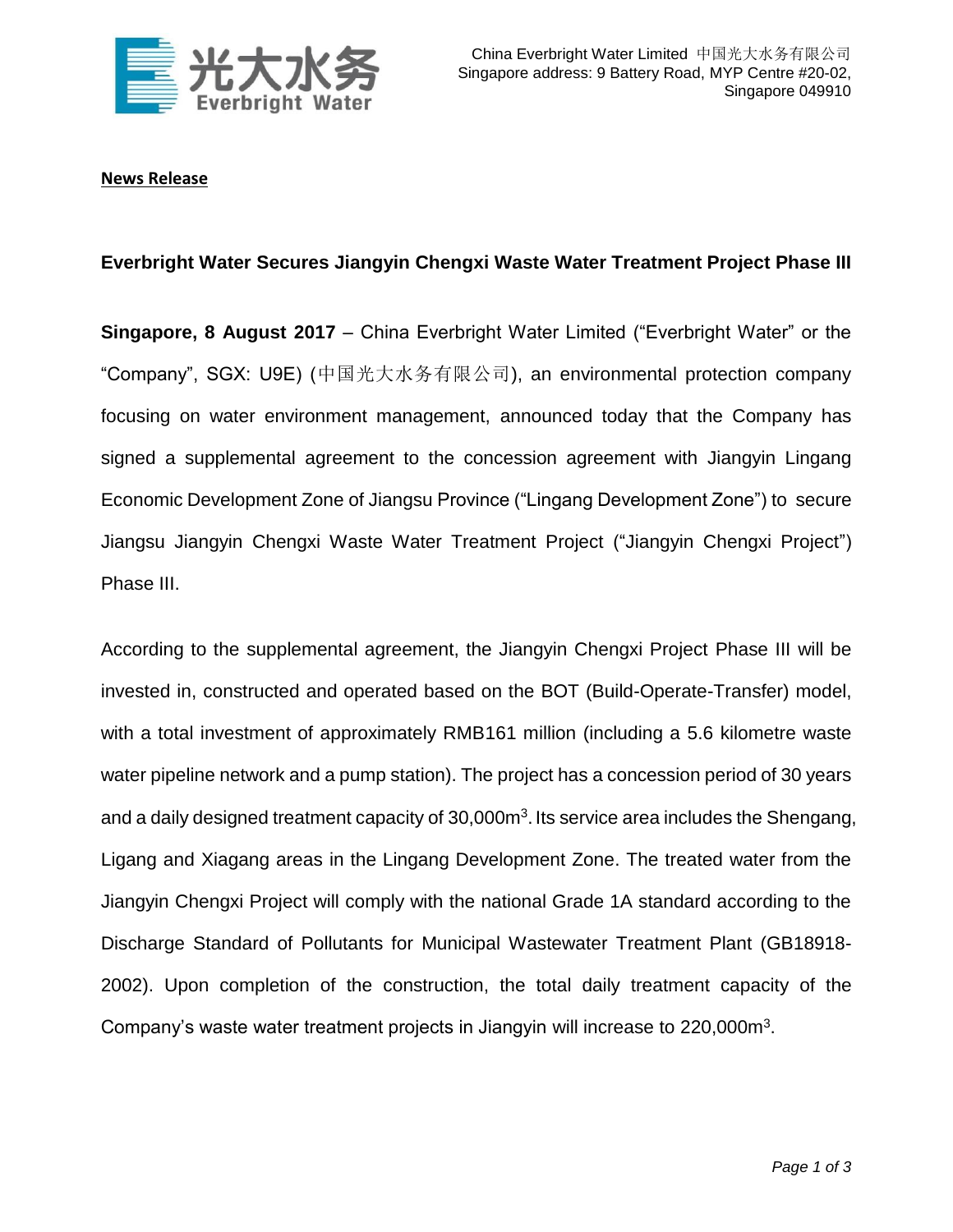

In addition, Everbright Water signed an investment cooperation agreement with the management committee of Lingang Development Zone. Pursuant to this agreement, the Company will increase investment in the Lingang Development Zone to address its water environment management needs and further support the development zone's growth. Both parties will implement projects in accordance with the relevant laws and rules, as and when such projects mature.

## **Mr. An Xuesong, Executive Director and Chief Executive Officer of Everbright Water,**

said, "Jiangsu province recently issued the 'Comprehensive Working Plan for Energy Conservation and Emission Reduction for the 13th Five-Year Period of Jiangsu Province'. It proposed various water environment management measures, such as to upgrade water treatment plants in industrial cluster areas to improve the environmental infrastructure standards, to increase efforts in constructing waste water collection pipeline network and to improve the urban waste water treatment rate. The Company will seize this opportunity to actively explore deeper collaborations with the local governments to further improve the treatment capabilities of waste water treatment plants in the Jiangsu area. On the other hand, we will continue to promote technological advancements, optimise project management skills and enhance the Company's core competitiveness."

*-End-*